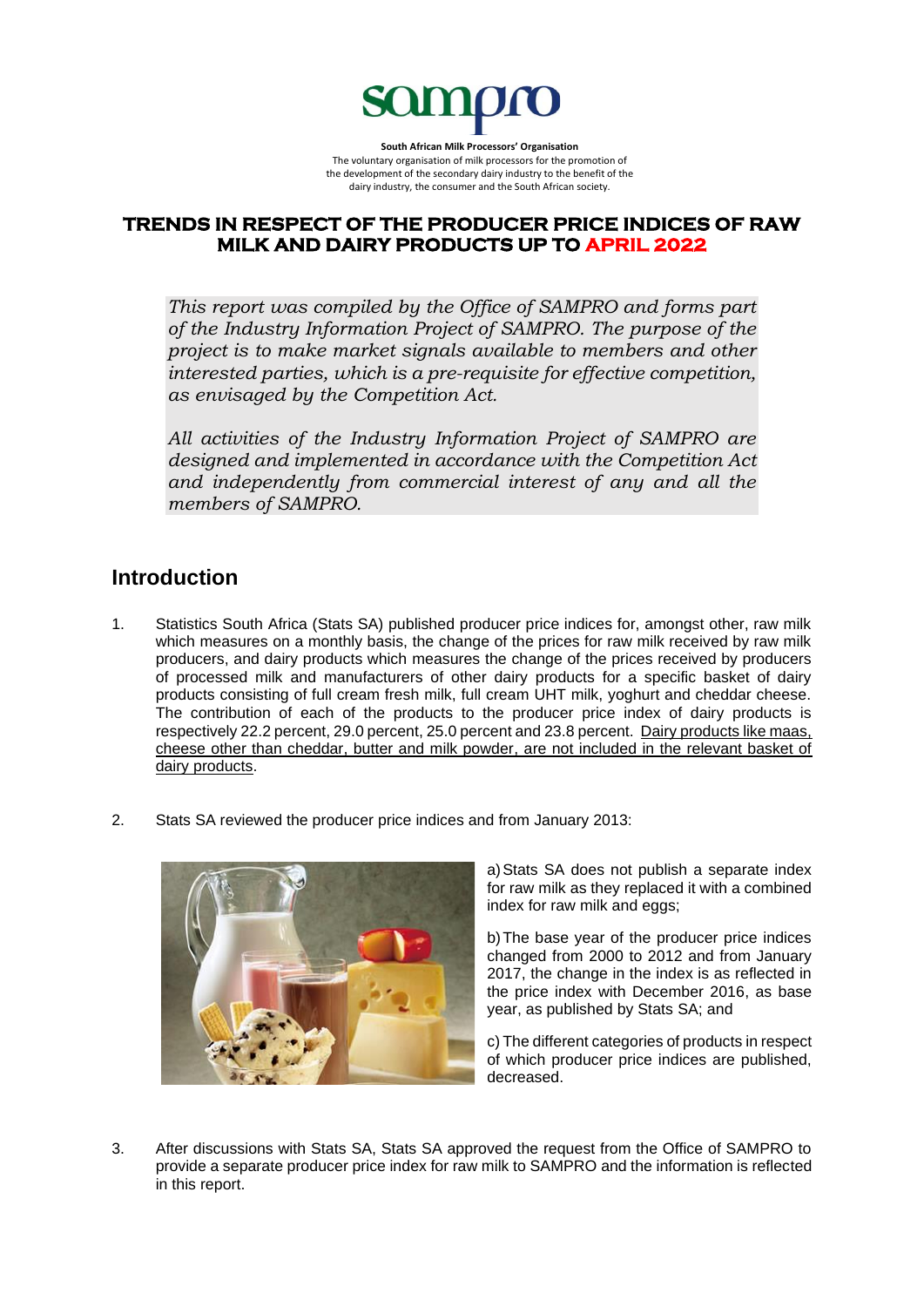- 4. In the monthly analyses of Stats SA, the emphasis is on the change in the producer price indices from the previous month and on the change in the last 12 months. These changes are important market signals, but, if it is viewed in isolation, it can be misleading because these changes should be assessed in light of:
	- a) The movement of the producer price indices in the period before the last 12 months; and
	- b) The movement of the producer price indices of other products.

## **Graph 1 1)**



1) Graph prepared by the Office of SAMPRO based on the producer price indices with base year 2012, as published by Statistics South Africa. From January 2017 the change in the 2012 index is adjusted based on the change in the price index with December 2016 as base.

# **Compiled by: Marietjie Le Roux, De Wet Jonker and Alwyn P Kraamwinkel 30 May 2022**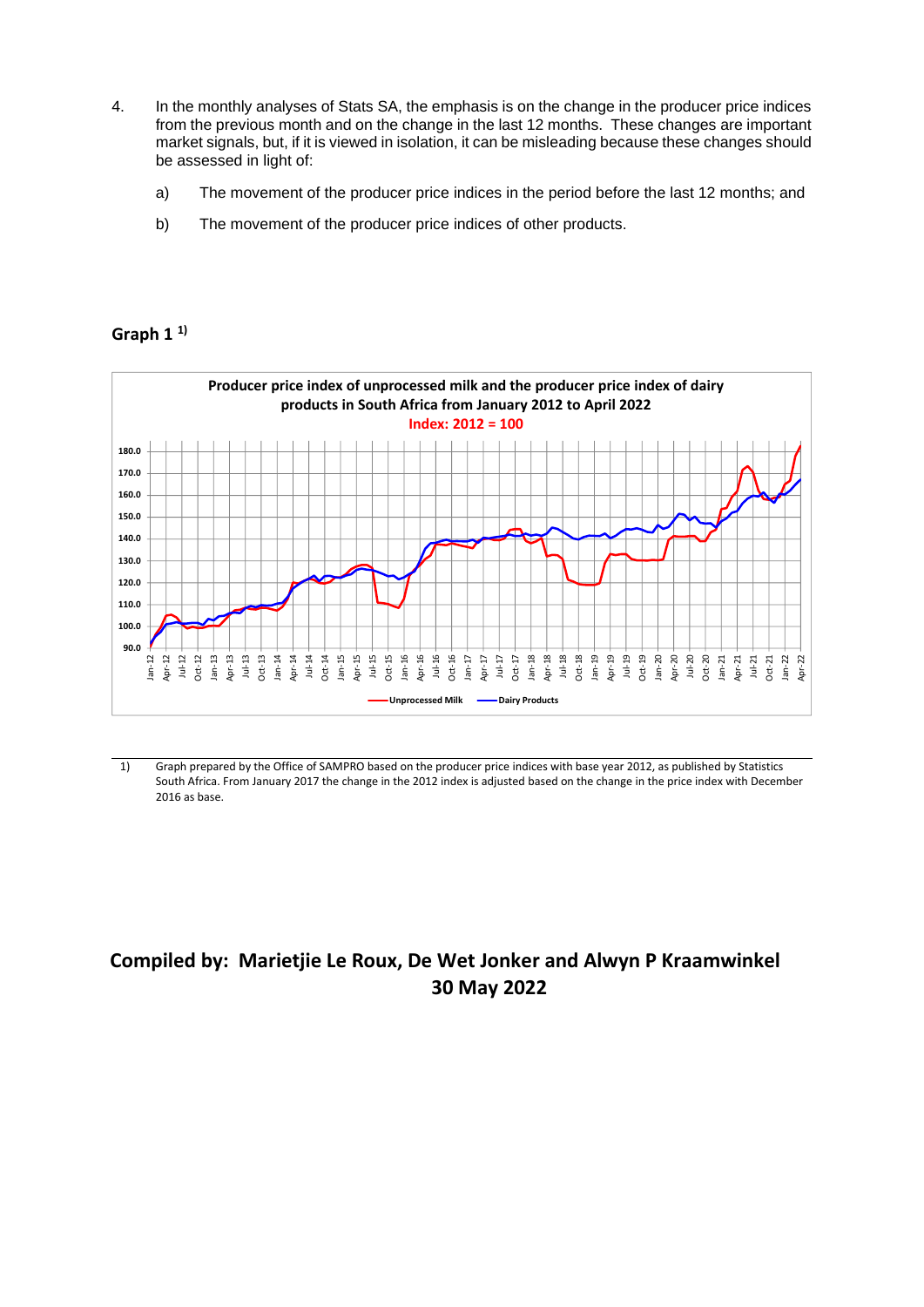**Tables reflecting the changes of the producer price indices of raw milk, other primary agricultural products, dairy products and other manufactured food products in specific periods**

**Table 1 2)**

**Change in the producer price indices of agricultural products from March to April 2022**

| <b>Product</b>              | Index in<br><b>March 2022</b> | Index in<br><b>April 2022</b> | Percentage<br>Change |
|-----------------------------|-------------------------------|-------------------------------|----------------------|
| Live animals                | 174.1                         | 181.5                         | 4.3                  |
| Milk (unprocessed)          | 178.1                         | 182.7                         | 2.6                  |
| Cereal and other crops      | 197.4                         | 199.7                         | 1.2                  |
| <b>Fruit and Vegetables</b> | 114.9                         | 113.3                         | $-1.4$               |
| Other animal products       | 200.5                         | 194.2                         | $-3.1$               |

*(Index 2012 = 100)*

#### **Table 2 3)**

**Change in the producer price indices of agricultural products from April 2021 to April 2022 (12-month period)**

```
(Index 2012 = 100)
```

| <b>Product</b>              | Index in<br><b>April 2021</b> | Index in<br><b>April 2022</b> | Percentage<br>Change |
|-----------------------------|-------------------------------|-------------------------------|----------------------|
| Cereal and other crops      | 155.9                         | 199.7                         | 28.1                 |
| Live animals                | 143.6                         | 181.5                         | 26.4                 |
| Milk (unprocessed)          | 161.9                         | 182.7                         | 12.8                 |
| <b>Fruit and Vegetables</b> | 108.6                         | 113.3                         | 4.3                  |
| Other animal products       | 194.1                         | 194.2                         | 0.1                  |

#### **Table 3 4) Change in the producer price indices of agricultural products from January 2012 to April 2022 (123-month period)**

```
(Index 2012 = 100)
```

| <b>Product</b>              | Index in<br>January 2012 | Index in<br><b>April 2022</b> | Percentage<br>Change |
|-----------------------------|--------------------------|-------------------------------|----------------------|
| Milk (unprocessed)          | 90.6                     | 182.7                         | 101.7                |
| Cereal and other crops      | 99.7                     | 199.7                         | 100.3                |
| Other animal products       | 103.9                    | 194.2                         | 86.9                 |
| Live animals                | 109.1                    | 181.5                         | 66.4                 |
| <b>Fruit and Vegetables</b> | 96.6                     | 113.3                         | 17.3                 |

2), 3) and 4) Tables prepared by the Office of SAMPRO based on information of Statistics South Africa with 2012 as the base year. From January 2017 the change in the 2012 index is adjusted based on the change in the price index with December 2016 as base. .